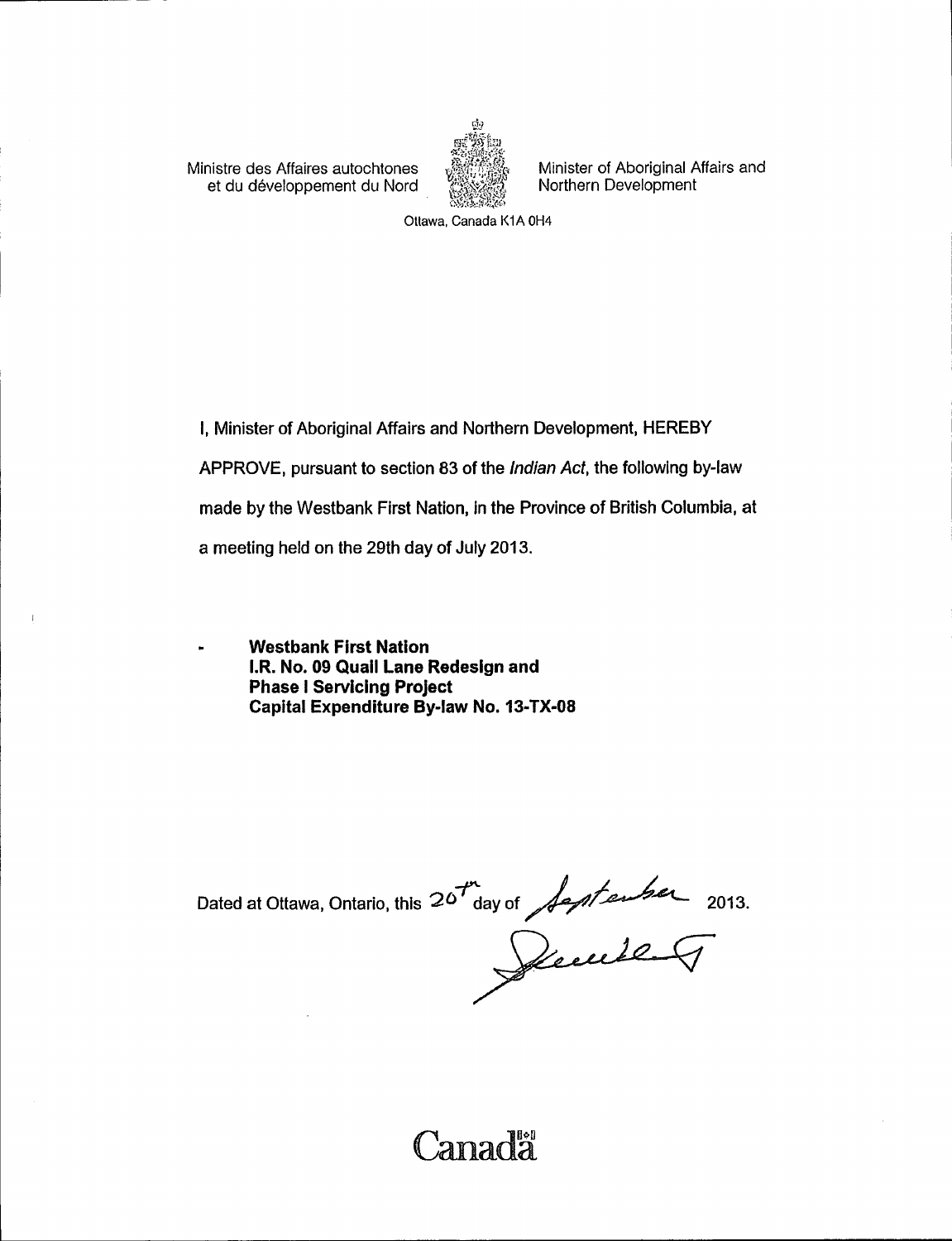## WESTBANK FIRST NATION IR NO.09 QUAIL LANE REDESIGN AND PHASE I SERVICING PROJECT CAPITAL EXPENDITURE BY-LAW NO. 13-TX-08

To authorize the expenditure of <sup>a</sup> maximum of Six Hundred Thousand Dollars (\$600,000) from money raised pursuant to section 83(1) of the *Indian Act*, for the purpose of completing the construction of Quail Lane Redesign and Phase I Servicing Project within the Tsinstikeptum Indian Reserve No. 09.

## WHEREAS:

- A. Pursuant to Section 83(1) of the *Indian Act* and the Westbank First Nation's inherent right of self - government, the Westbank First Nation has enacted the Westbank First Nation Property Taxation By-law, 95-TX-08 (the "Taxation By-law");
- B. In accordance with section  $12(3)(1)$  of the Taxation By-law, the Westbank First Nation annually deposits Ten (10%) percent of annual gross taxes in a cumulative capital projects fund (the "Cumulative Fund") to be used from time to time for such capital projects as may be authorized by separate by -law;
- C. Pursuant to the Westbank First Nation Expenditure By -law, 1995, amended by By -law 97-TX-03 (the "Expenditure By-law"), the Westbank First Nation is authorized to expend moneys raised pursuant to the Taxation By -law for local purposes, including the provision of Local Services on Reserve and capital projects;
- D. Westbank First Nation deems it desirable and in the best interest of the community to advance funds to complete the construction of Quail Lane Redesign and Phase I Servicing Project on Tsinstikeptum Indian Reserve No.09.
- E. The Westbank First Nation has concluded the total cost of construction of Quail Lane Redesign and Phase I Servicing Project on Tsinstikeptum Indian Reserve No.09 to be not more than \$600,000 as outlined in Schedule "A" to this By-law.
- F. The Council of the Westbank First Nation wishes to repeal the Westbank First Nation Tsinstikeptum Indian Reserve No. 09 Capital Expenditure By-law 13-TX-04.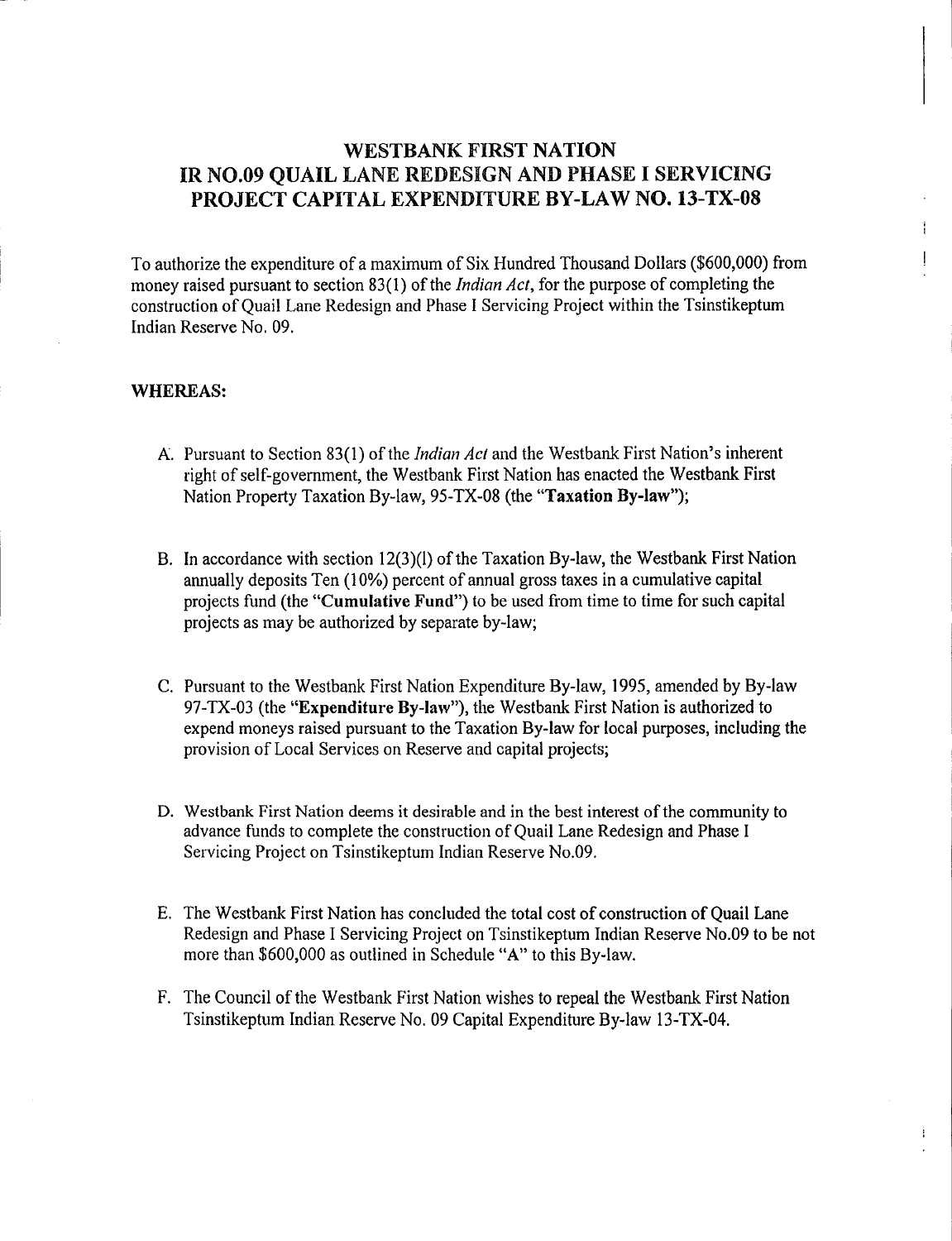NOW THEREFORE, the Council of the Westbank First Nation hereby enacts the following bylaw;

#### SHORT TITLE

- 1. This By -law may be cited for all purposes as the IR No.09 Quail Lane Redesign and Phase I Servicing Project Capital Expenditure By-law No. 13-TX-08.
- 2. Repeal of By-law 13-TX-04; that By-law cited as IR No.9 Old Okanagan Highway Estate Square Daimler Road Phase VII Sidewalk Capital Expenditure By-law No. 13-TX-04 is hereby repealed.

## EXPENDITURE AUTHORIZATION

- 3. The Westbank First Nation hereby acknowledges that it is in the best interests of all community and band members of the Westbank First Nation to proceed with the Quail Lane Redesign and Phase I Servicing Project as summarized in Schedule "A" to this By-law.
- 4. The Westbank First Nation hereby approves the expenditure of not more than Six Hundred Thousand (\$600,000) Dollars from the Cumulative Fund for the purposes of the Quail Lane Redesign and Phase I Servicing Project (the " Project Funds").
- 5. The Westbank First Nation also authorizes the expenditure of all or <sup>a</sup> portion of the Project Funds to acquire all such lands, easements, rights-of-way, licences, permits, rights and authorities as may be required or desirable for or in connection with the IR No.09 Quail Lane Redesign and Phase I Servicing Project.
- 6. Any of the Project Funds not expended on the IR No.09 Quail Lane Redesign and Phase <sup>1</sup> Servicing Project or incidental costs related thereto, will be reimbursed to and deposited in the Cumulative Fund upon completion of the IR No.09 Quail Lane Redesign and Phase I Servicing Project.
- 7. All revenue collected related to this By -law will be reimbursed to " the Cumulative Fund".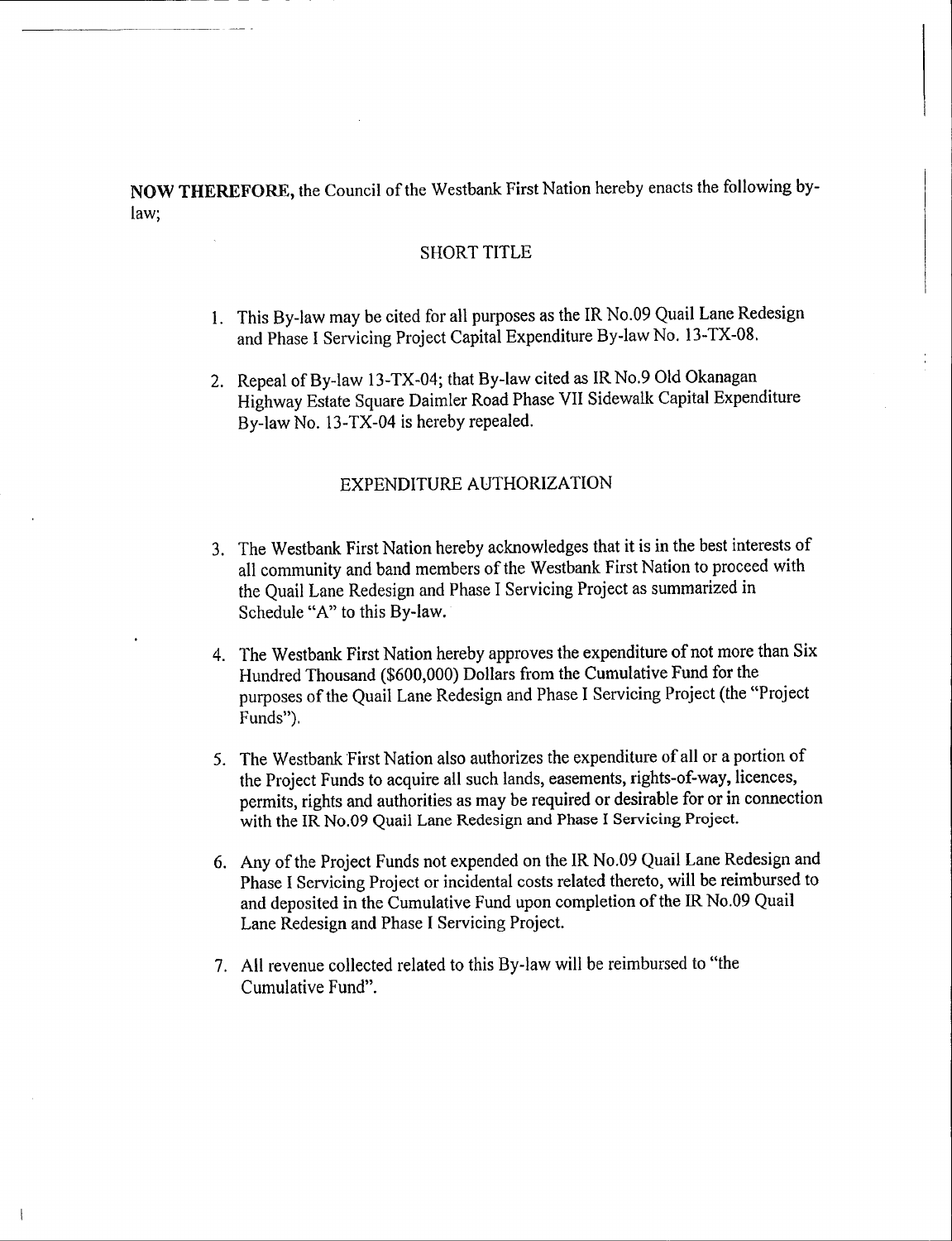## EFFECTIVE

8. This By -law comes into full force and effect upon approval by the Minister of Aboriginal Affairs and Northern Development Canada.

#### BE IT HEREBY RESOLVED AND AGREED:

That this By -law, entitled the IR No.09 Quail Lane Redesign and Phase I Servicing Project Bylaw No. 13 -TX -08 being read for the first, second, third and final time by the Council of the Westbank First Nation held at duly convened meetings.

Read <sup>a</sup> first time by the Council of Westbank First Nation at <sup>a</sup> duly convened meeting held on the 02<sup>nd</sup> day of July, 2013.

Exempt from <sup>a</sup> second reading pursuant to section 60.9 of the Westbank First Nation Constitution.

Read <sup>a</sup> third time, and enacted as <sup>a</sup> Westbank Law, by Council of the Westbank First Nation at a duly convened meeting held on the 29' h day of July, 2013.

.ouie Councillor Michael De Guevara Councillor Mickey Werstuik

Councillor Loffie Hogaboam Councillor Christopher Derickson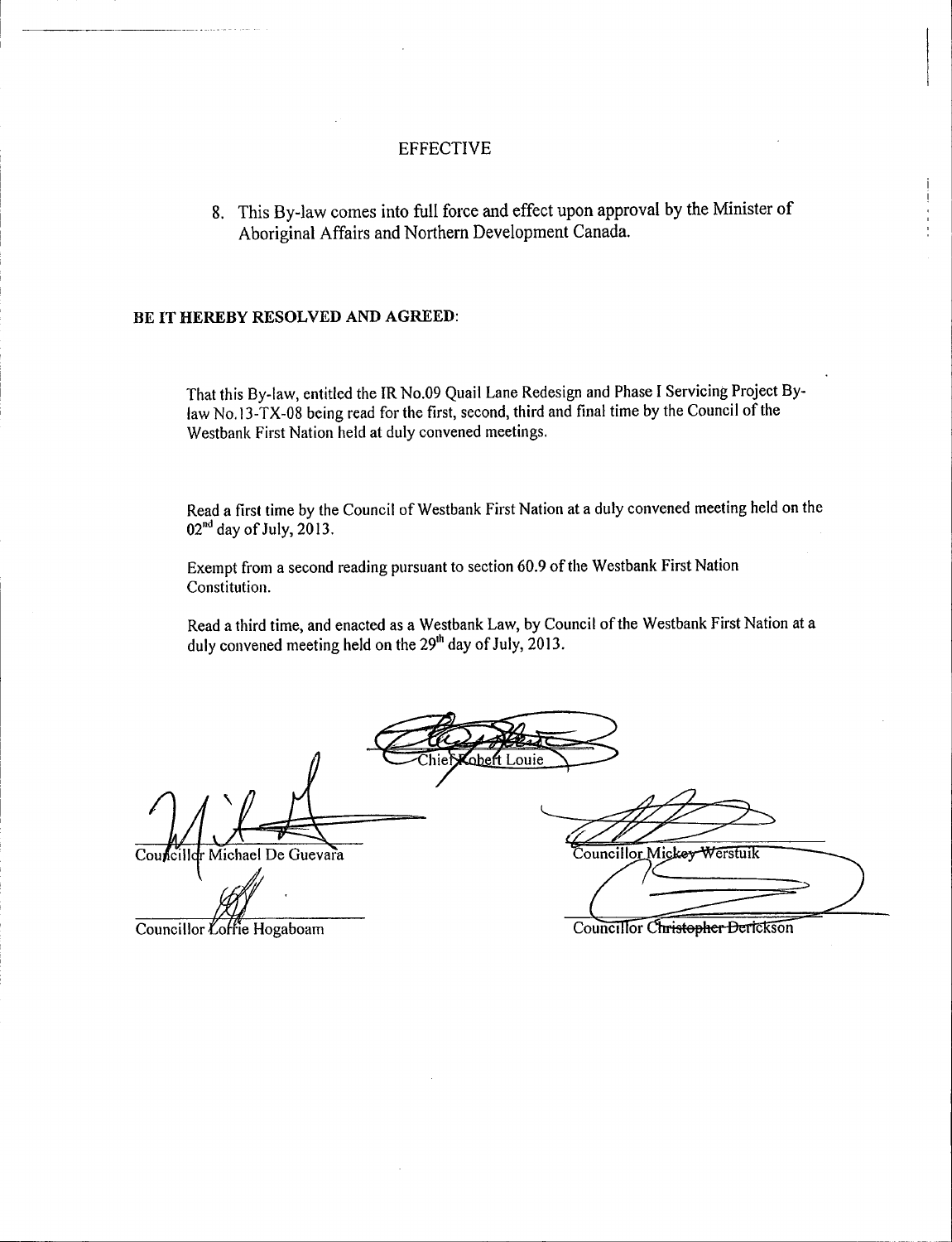# SCHEDULE "A"

 $\ddot{\phantom{a}}$ 

 $\left\langle \right\rangle$ 

| <b>BUDGET FOR PROPOSED IR NO.09 QUAIL</b><br><b>LANE REDESIGN AND PHASE I SERVICING</b><br>PROJECT 13-TX-08 | <b>COST</b>               | <b>FUNDING SOURCE</b> |
|-------------------------------------------------------------------------------------------------------------|---------------------------|-----------------------|
| Engineering – Design, Tender and Construction Costs<br>Contingency                                          | \$550,000.00<br>50,000.00 | WFN, LGS              |
|                                                                                                             | 600,000.00<br>S.          | WFN, LGS              |
| <b>TOTAL</b>                                                                                                | \$600,000.00              | WFN, LGS              |